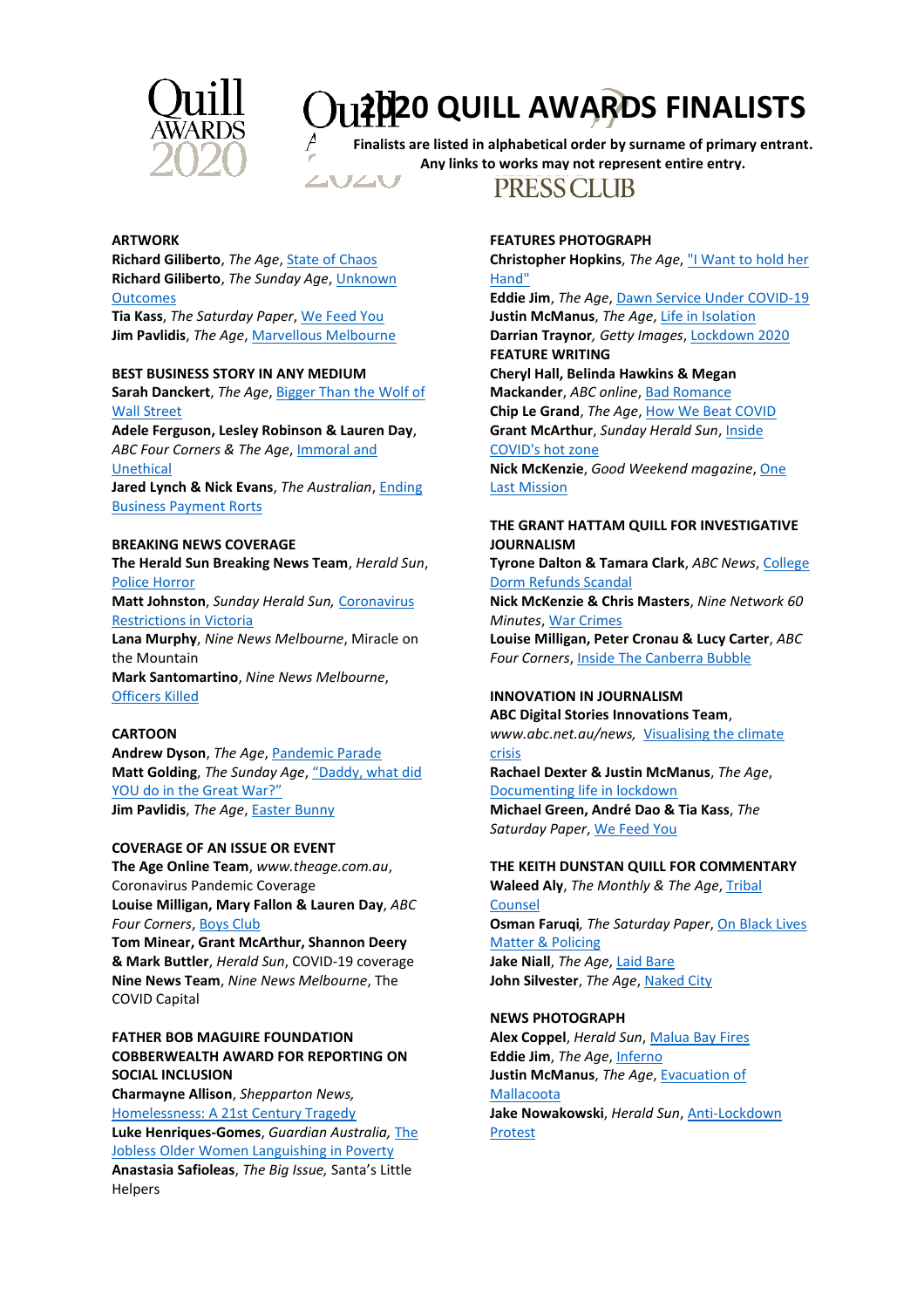

# **NEWS REPORT IN WRITING**

**Luke Henriques-Gomes**, *Guardian Australia*, [Robodebt failure exposed by leaked documents](https://www.theguardian.com/australia-news/2020/mar/27/robodebt-%20government-admits-it-will-be-forced-to-refund-550m-under-botched-scheme) **Aneeka Simonis**, *Herald Sun*[, Celeste Manno](https://www.heraldsun.com.au/truecrimeaustralia/police-courts/celeste-mannos-mum-vows-to-fight-for-change-in-her-daughters-memory/news-story/ff687817bd143469f6e810c57a9e711f)  [intervention order and stalking law reform](https://www.heraldsun.com.au/truecrimeaustralia/police-courts/celeste-mannos-mum-vows-to-fight-for-change-in-her-daughters-memory/news-story/ff687817bd143469f6e810c57a9e711f) **Wendy Tuohy**, *The Age*, ['Sex discrimination and](https://www.theage.com.au/national/victoria/sex-discrimination-and-harassment-widespread-in-ambulance-victoria-say-paramedics-20201025-p568h5.html)  [harassment widespread in Ambulance Victoria say](https://www.theage.com.au/national/victoria/sex-discrimination-and-harassment-widespread-in-ambulance-victoria-say-paramedics-20201025-p568h5.html)  [paramedics'](https://www.theage.com.au/national/victoria/sex-discrimination-and-harassment-widespread-in-ambulance-victoria-say-paramedics-20201025-p568h5.html)

### **PODCASTING**

**Rachael Brown, Josie Taylor, Tim Roxburgh & Martin Peralta**, *ABC*[, Trace: The Informer](https://www.abc.net.au/radio/programs/trace/nicola/12517632) **CBAA From the Embers Team**, *Community Broadcasting Association of Australia (CBAA),* [From the Embers](https://omny.fm/shows/from-the-embers/)

**John Silvester, Anu Hasbold, Margaret Gordon & Tom McKendrick**, *The Age,* [Naked City](https://podcasts.apple.com/au/podcast/naked-city/id1501054880) **Andrea Thiis-Evensen**, *ABC Radio National Earshot*[, The Lone Soldier](https://www.abc.net.au/radionational/programs/earshot/the-lone-soldier/12495806)

# **QUILL FOR RECOGNISING EXCELLENCE IN INDIGENOUS AFFAIRS REPORTING**

**Charlotte Grieve**, *The Age*[, Gomeroi Heritage](https://www.theage.com.au/business/banking-and-finance/investors-face-pressure-over-miner-set-to-destroy-aboriginal-artefacts-20200615-p552oy.html) **Belinda Hawkins, Andy Burns, Rebecca Armstrong & Ian Harley**, *ABC Australian Story*[, Making His](https://www.abc.net.au/austory/making-his-mark/12007718)  [Mark](https://www.abc.net.au/austory/making-his-mark/12007718)

**Miki Perkins**, *The Age*, Indigenous Affairs Portfolio

# **RADIO CURRENT AFFAIRS**

**Rafael Epstein, Tess Armstrong, Erin Mathews, Jessica Lukjanow & Ross Richardson**, *ABC Radio Melbourne Drive*, Chaos at St Basil's Aged Homes for the Aged

**Matilda Marozzi, Virginia Trioli, Katrina Palmer & Julz Hay***, ABC Radio Melbourne*[, Mother and child](https://www.abc.net.au/radio/melbourne/programs/mornings/victoria-police,-minister-apologise-to-woman/12363274)  [call out Victoria Police for domestic abuse failures](https://www.abc.net.au/radio/melbourne/programs/mornings/victoria-police,-minister-apologise-to-woman/12363274) **Neil Mitchell,** *3AW,* [Learner Lunacy](https://soundcloud.com/user-195569357/2021-quills-3aw-neil-mitchell-radio-current-affairs-learner-lunacy)

**Dan Oakes & Jeremy Story Carter**, *ABC Background Briefing*, [Inside the multi-million dollar](https://www.abc.net.au/radionational/programs/backgroundbriefing/inside-the-staggering-tax-scam-where-the-homeless-are-made-comp/11963044)  ['dummy director' scam](https://www.abc.net.au/radionational/programs/backgroundbriefing/inside-the-staggering-tax-scam-where-the-homeless-are-made-comp/11963044)

#### **RADIO NEWS**

**Seb Costello**, *Triple M Breakfast*, [Police Pounce on](https://soundcloud.com/user-637670709/seg-1-seb-costello-king)  **[Tiger](https://soundcloud.com/user-637670709/seg-1-seb-costello-king)** 

**Iskhandar Razak**, *ABC 774 Afternoons*, [The Search](https://soundcloud.com/iskhandar-razak/isk-quills-arvos-2min-cut)  [for William Callaghan](https://soundcloud.com/iskhandar-razak/isk-quills-arvos-2min-cut)

**Richard Willingham**, *ABC Radio News*, Did Health Minister Jenny Mikakos & the Hotel Quarantine inquiry?

**Brian Wilson**, *3AW,* [Airline Emergency](https://youtu.be/0cio9z8immI)



#### **REGIONAL AND RURAL JOURNALISM**

**Charmayne Allison**, *Shepparton News*[, Her Voice,](https://melbournepressclub.com/uploads/Awards/2020_Quills/Finalists/Regional_Allison_Her_voice_our_voice.pdf)  [Our Voice](https://melbournepressclub.com/uploads/Awards/2020_Quills/Finalists/Regional_Allison_Her_voice_our_voice.pdf)

**Jess Davis**, *ABC Landline*, [Facing the future:](https://www.abc.net.au/landline/facing-the-future-farmers-finding-a-way-forward/11921250)  [Farmers finding a way forward from bushfire](https://www.abc.net.au/landline/facing-the-future-farmers-finding-a-way-forward/11921250) **Charlotte King & Andy Burns**, *ABC Regional & Background Briefing*[, Regional stillbirths: No one](https://www.abc.net.au/radionational/programs/backgroundbriefing/no-one-told-these-country-mothers/12461076)  [told these country mums why their babies died](https://www.abc.net.au/radionational/programs/backgroundbriefing/no-one-told-these-country-mothers/12461076) **Natalie Kotsios**, *The Weekly Times*, [Banks go for](https://www.weeklytimesnow.com.au/news/national/risk-levels-turn-australian-banks-gun-shy/news-story/4e726259bd5983041c274c345a0dc688)  [the gun](https://www.weeklytimesnow.com.au/news/national/risk-levels-turn-australian-banks-gun-shy/news-story/4e726259bd5983041c274c345a0dc688)

# **SPORTS FEATURE**

**Greg Baum**, *The Sunday Age,* [The Wright Stuff](https://www.theage.com.au/national/decades-on-alison-extracted-a-confession-from-her-gymnastics-coach-20200811-p55kof.html) **Russell Jackson**, *ABC News*, [The Persecution of](https://www.abc.net.au/news/2020-08-23/persecution-of-robert-muir-story-football-doesnt-want-to-hear/12553554)  [Robert Muir](https://www.abc.net.au/news/2020-08-23/persecution-of-robert-muir-story-football-doesnt-want-to-hear/12553554)

**Quentin McDermott, Greg Hassall, Rebecca Armstrong & Simon Winter**, *ABC Australian Story*, [Beating the Blues](https://www.abc.net.au/austory/beating-the-blues/12578908) **Jake Niall**, *The Age*, [My Brother Lost At Sea](https://www.theage.com.au/sport/afl/my-brother-lost-at-sea-michael-hibberd-s-painful-story-20200813-p55ljr.html)

# **SPORTS NEWS**

**Sam McClure**, *The Age*[, Crows Camp Catastrophe](https://www.theage.com.au/sport/afl/inside-the-camp-that-brought-down-the-adelaide-crows-20200630-p557od.html) **Jack Paynter & Paul Amy**, *Leader Community News*[, Cricket Victoria Cuts](https://www.heraldsun.com.au/leader/inner-south/sport/cricket-victorias-spending-slash-could-affect-elite-junior-competitions/news-story/250fdecec62ed7372a4ba0c1dfa493d5) **Mark Stevens**, *RSN927/7NEWS Melbourne*, Treloar Out The Door **Michael Warner**, *Herald Sun*, [Danny's Tragic Secret](https://melbournepressclub.com/uploads/Awards/2020_Quills/Finalists/sports_News_Michael_Warner010920.pdf)

# **SPORTS PHOTOGRAPH**

**Michael Dodge**, *AAP*, [Russian Around](https://melbournepressclub.com/uploads/Awards/2020_Quills/Finalists/Dodge_Russian_Around.jpg) **Jason Edwards**, *Herald Sun*, [The Crux](https://melbournepressclub.com/uploads/Awards/2020_Quills/Finalists/_BV58064-301.jpg) **Darrian Traynor**, *Getty Images*[, In the moment](https://edition.cnn.com/interactive/2020/specials/year-in-pictures/) **Darrian Traynor**, *Getty Images,* [A Big Bash](https://melbournepressclub.com/uploads/Awards/2020_Quills/Finalists/Sports_photo_Traynor_AirJordan1.JPG)

#### **THE TAC QUILL FOR ROAD SAFETY REPORTING**

**Reid Butler**, *Nine News*[, Road Safety Portfolio](https://vimeo.com/508274401/54f249b91e) **Wes Hosking**, *Sunday Herald Sun/Herald Sun*[, Hi](https://www.heraldsun.com.au/news/victoria/cameras-to-nab-drivers-on-phones-to-be-trialled-within-months/news-story/ef9f8f1c40f7888475e8bd4bc6575200)[tech toll fight](https://www.heraldsun.com.au/news/victoria/cameras-to-nab-drivers-on-phones-to-be-trialled-within-months/news-story/ef9f8f1c40f7888475e8bd4bc6575200)

**Kieran Rooney & Tom Minear***, Herald Sun*, [Safer](https://www.heraldsun.com.au/news/victoria/yarra-trams-push-for-more-separation-between-trams-and-cars/news-story/6002f541719cf19b213c667c7851ec9e)  [Streets: The plan to reshape Melbourne](https://www.heraldsun.com.au/news/victoria/yarra-trams-push-for-more-separation-between-trams-and-cars/news-story/6002f541719cf19b213c667c7851ec9e)

**Olivia Shying**, *Geelong Advertiser*[, High Stakes](https://www.geelongadvertiser.com.au/truecrimeaustralia/police-courts/shocking-rate-of-drug-drivers-on-geelongs-roads/news-story/260af133429a26c34b8bbadff3b081bc) **TV CAMERA WORK (CREATIVE)**

**Glenn Edwards**, *Nine Network The Today Show*, [Cape Otway](https://vimeo.com/508264682/0eaa655f86)

**Travis Nemtsas**, *Nine News*, [After Curfew](https://vimeo.com/508675058/e9d318bf97) **Ethan St Ellen**, *7NEWS Melbourne*[, Fruit Picking](https://vimeo.com/508679913)  **[Shortage](https://vimeo.com/508679913)** 

**Simon Winter**, *ABC Australian Story*, [To Catch a](https://www.abc.net.au/austory/to-catch-a-stalker:-part-1/12745162)  **[Stalker](https://www.abc.net.au/austory/to-catch-a-stalker:-part-1/12745162)**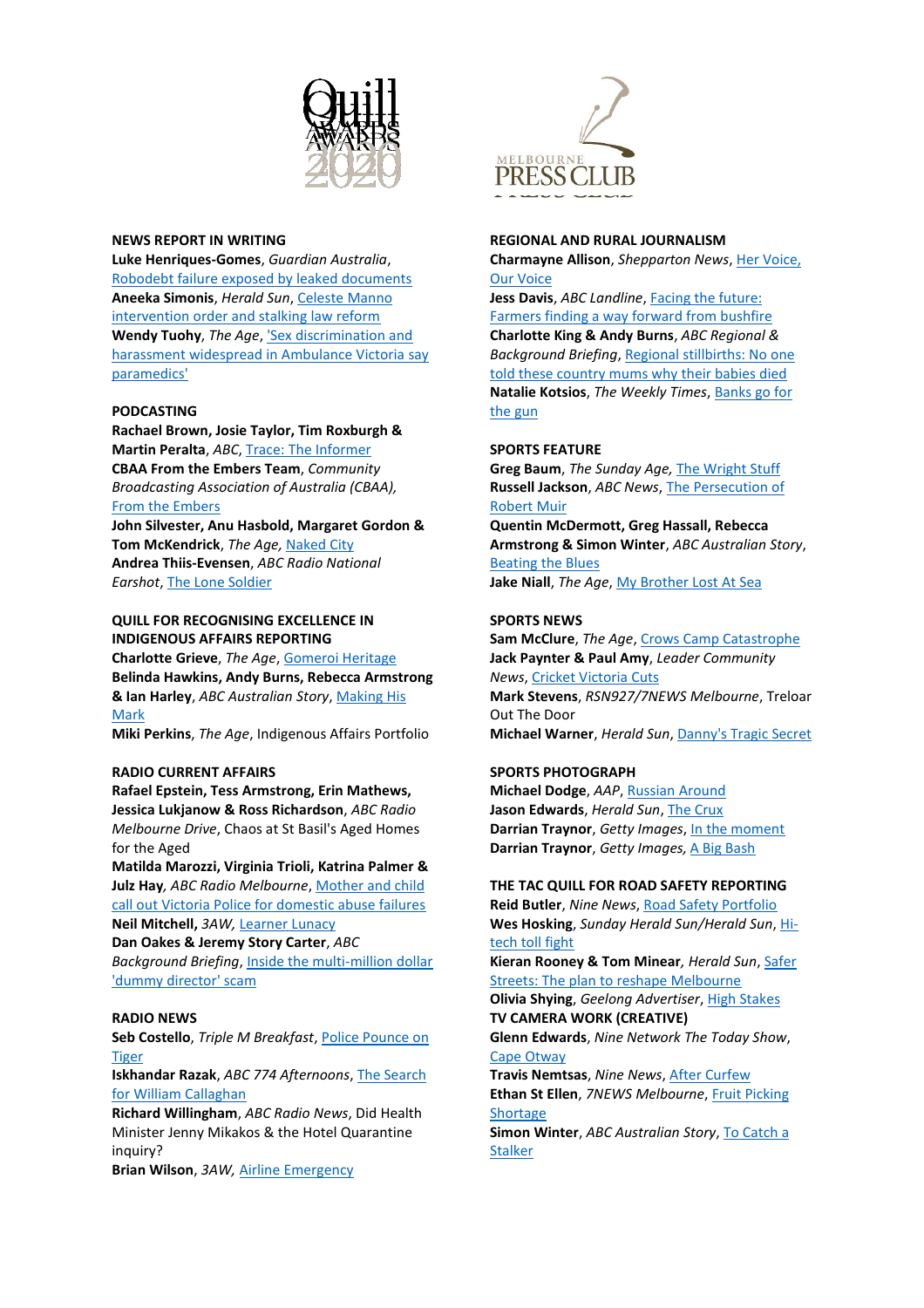

## **TV CAMERA WORK (SHOT OF THE YEAR)**

**Oli Bourguignon**, *7NEWS Melbourne*, [Road Trip](https://vimeo.com/506893976)  [with Cardinal George Pell](https://vimeo.com/506893976) **John Parsons**, *Nine News*, [George Pell/Barwon](https://vimeo.com/489661875/2ad2ce11c6) 

[Prison](https://vimeo.com/489661875/2ad2ce11c6)

**Stephen Ramplin**, *Nine News*[, Wonder Woman](https://www.9news.com.au/national/coronavirus-94-year-old-wonder-woman-makes-full-recovery-after-community-contamination-in-melbourne/41077702-5738-40ca-bdd3-2dd8f12d6550) **Cameron Schwarz**, *Nine Network A Current Affair*, [Mallacoota Last Evacuation](https://vimeo.com/493590895)

# **TV/VIDEO FEATURE (LONG FORM)**

**Sarah Abo, Darren Ally & Tracey Hannaford**, *Nine Network 60 Minutes,* [Hotel Quarantine: Security](https://www.youtube.com/watch?v=1dmKCbcS-Fo)  [Breach](https://www.youtube.com/watch?v=1dmKCbcS-Fo)

**Cheryl Hall, Belinda Hawkins, Simon Winter & Andrew Cooke**, *ABC Australian Story*, [To Catch a](https://ttps/www.abc.net.au/austory/to-catch-a-stalker:-part-1/12745162)  [Stalker Parts 1 & 2](https://ttps/www.abc.net.au/austory/to-catch-a-stalker:-part-1/12745162)

**Nick McKenzie, Joel Tozer, Sumeyya Ilanbey & Paul Sakkal**, *Nine Network 60 Minutes*, [The](https://youtu.be/Xm07CBiYoDM)  [Faceless Man](https://youtu.be/Xm07CBiYoDM)

**Louise Milligan, Mary Fallon & Lauren Day**, *ABC Four Corners*, [Boys Club](https://www.abc.net.au/4corners/boy-club/11994640)

# **TV/VIDEO FEATURE (SHORT FORM)**

**Christine Ahern**, *Nine Network A Current Affair*, [Epping Disgrace](https://vimeo.com/505877998)

**Nadia Daly**, *ABC 7.30,* [Young ICU doctor with](https://youtu.be/ezUUmtrxXac)  [COVID speaks out](https://youtu.be/ezUUmtrxXac)

**Sallese Gibson & Nina Funnell**, *Network Ten The Project*, [Let Us Speak](https://vimeo.com/507763900/0001ac16d3)

**Jessica Longbottom, Patrick Stone & Elahn Zetlin**, *ABC 7pm News*, [On the frontline of Melbourne's](https://www.abc.net.au/news/2020-07-05/coronavirus-mental-health-crisis-response-team-during-covid-19/12402370)  [covid mental health emergency](https://www.abc.net.au/news/2020-07-05/coronavirus-mental-health-crisis-response-team-during-covid-19/12402370)

# **TV/VIDEO NEWS**

**Christine Ahern**, *Nine Network The Today Show*, [Quarantine Catastrophe](https://vimeo.com/505876283)

**Cameron Baud**, *7NEWS Melbourne*, [Fire Rescue](https://vimeo.com/507760662) **Teegan Dolling**, *7NEWS Melbourne*[, Remorseless](https://vimeo.com/506880129)  [Killer Released](https://vimeo.com/506880129) **Paul Dowsley**, *7NEWS Melbourne*[, George Pell's](https://vimeo.com/505469807)  [First Interview as a Free Man](https://vimeo.com/505469807)

# **THE VICHEALTH QUILL FOR COVERAGE OF WOMEN IN SPORT**

**Daniel Cherny**, *The Age*[, AFLW's year of big hits](https://www.theage.com.au/sport/afl/the-toll-of-the-coronavirus-on-women-s-football-20201004-p561sh.html) **Chris Gillett**, *ABC 7.30*[, Molly and Coral Taylor](https://www.abc.net.au/7.30/meet-molly-and-coral-taylor---the-mother-and/12441026) **Konrad Marshall**, *Good Weekend magazine*, [Boot](https://www.theage.com.au/sport/afl/making-her-mark-how-a-photo-brought-aussie-rules-star-tayla-harris-a-game-to-the-trolls-20200316-p54al1.html)  [strength](https://www.theage.com.au/sport/afl/making-her-mark-how-a-photo-brought-aussie-rules-star-tayla-harris-a-game-to-the-trolls-20200316-p54al1.html) **Kasey Symons**, *ABC News*, [RISE UP](https://www.abc.net.au/news/2020-11-09/rise-up-campaign-means-wnbl-season-bigger-than-basketball/12857078)



# **THE VICTORIAN GOVERNMENT QUILL FOR REPORTING ON MULTICULTURAL AFFAIRS André Dao, Michael Green & Tia Kass**, *The*

*Saturday Paper*[, We Feed You](https://www.thesaturdaypaper.com.au/news/politics/2020/05/16/we-feed-you/15895512009836) **Konrad Marshall**, *Good Weekend magazine*[, On a](https://melbournepressclub.com/uploads/Awards/2020_Quills/Finalists/Multicultural_Affairs_Marshall_Flank_Prayer.pdf)  [flank and a prayer](https://melbournepressclub.com/uploads/Awards/2020_Quills/Finalists/Multicultural_Affairs_Marshall_Flank_Prayer.pdf)

**Tamara McDonald,** *Geelong Advertiser*[, Doctor](https://melbournepressclub.com/uploads/Awards/2020_Quills/Finalists/Multicultural_Affairs_McDonald.pdf)  [speaks out after racist attack](https://melbournepressclub.com/uploads/Awards/2020_Quills/Finalists/Multicultural_Affairs_McDonald.pdf)

**Erwin Renaldi & Ben Knight**, *ABC News,* [How](https://www.abc.net.au/news/2020-10-29/melbourne-coronavirus-covid-19-heroic-work-by-community-leaders/12820848)  [community leaders in Melbourne's north helped](https://www.abc.net.au/news/2020-10-29/melbourne-coronavirus-covid-19-heroic-work-by-community-leaders/12820848)  [drive down coronavirus outbreaks](https://www.abc.net.au/news/2020-10-29/melbourne-coronavirus-covid-19-heroic-work-by-community-leaders/12820848)

# **THE VICTORIAN GOVERNMENT QUILL FOR REPORTING ON DISABILITY ISSUES**

**Stephanie Anderson**, *Nine News Melbourne*, [Jon](https://vimeo.com/508673584/8a650767cb)  [Amos](https://vimeo.com/508673584/8a650767cb)

**Matilda Boseley**, *Guardian Australia,* [Melburnians](https://www.theguardian.com/society/2020/oct/11/im-worried-i-wont-be-able-to-walk-disabled-melburnians-fear-aftermath-of-long-lockdown)  [with Disabilities Fear Aftermath of Long Lockdown](https://www.theguardian.com/society/2020/oct/11/im-worried-i-wont-be-able-to-walk-disabled-melburnians-fear-aftermath-of-long-lockdown) **Chris Gillett***, ABC 7.30*, [Olivia's Story](https://www.abc.net.au/7.30/the-anguish-of-not-knowing-what-is-wrong-with-your/11973748)

**Lucy Kent & Norman Hermant**, *ABC 7.30 and ABC News*[, Catastrophically Injured Australians Still](https://www.abc.net.au/7.30/catastrophically-injured-australians-still-waiting/11986190)  [Waiting](https://www.abc.net.au/7.30/catastrophically-injured-australians-still-waiting/11986190)